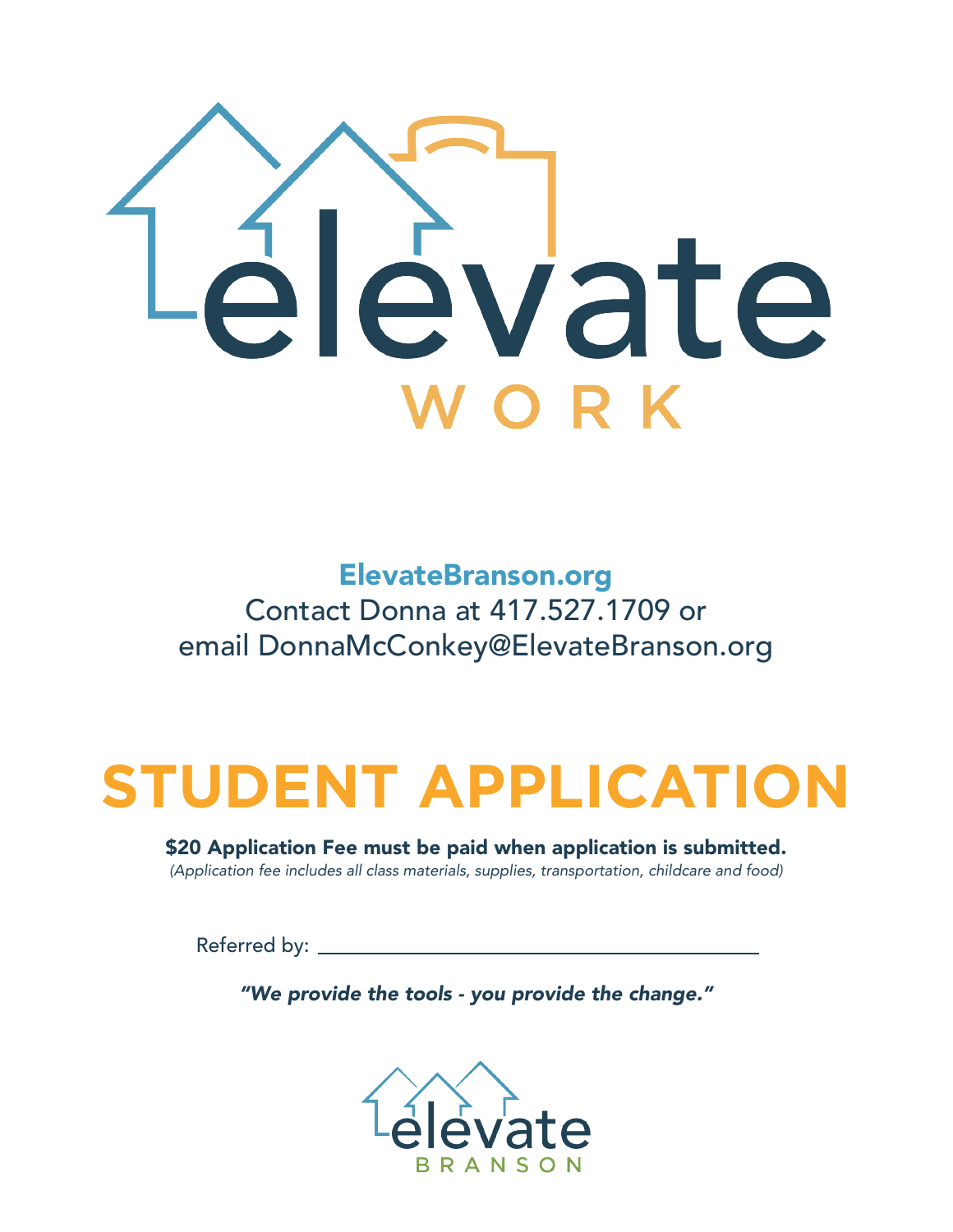

#### **APPLICATION BACKGROUND INFORMATION**

### **STUDENT APPLICATION**

|                                                                                   |  |                                         | Gender Male Female |     |                      |
|-----------------------------------------------------------------------------------|--|-----------------------------------------|--------------------|-----|----------------------|
|                                                                                   |  |                                         |                    |     |                      |
|                                                                                   |  |                                         |                    |     |                      |
|                                                                                   |  |                                         |                    |     |                      |
| If Not, Can You Provide Residency Papers? □ Yes □ No                              |  |                                         |                    |     |                      |
| Will You Be Able To Provide The Following Forms?                                  |  |                                         |                    |     |                      |
| 1. Birth Certificate $\Box$ Yes $\Box$ No                                         |  | 2. U.S. Social Security Card T Yes T No |                    |     |                      |
| 3. Driver's License   Yes   No                                                    |  | Or Non-Driver ID Yes U No               |                    |     |                      |
| Please List Any Handicaps Or Other Special Needs. _______________________________ |  |                                         |                    |     |                      |
|                                                                                   |  |                                         |                    |     |                      |
|                                                                                   |  |                                         |                    |     |                      |
|                                                                                   |  |                                         |                    |     |                      |
|                                                                                   |  |                                         |                    |     |                      |
| <b>TRAINING INFORMATION</b>                                                       |  |                                         |                    |     |                      |
| Will You Need Child Care During Your Elevate Work Training?                       |  |                                         |                    | Yes | No                   |
| Will You Need Transportation During Your Elevate Work Training?                   |  |                                         |                    |     | $\Box$ Yes $\Box$ No |
|                                                                                   |  |                                         |                    |     |                      |
|                                                                                   |  |                                         |                    |     |                      |
|                                                                                   |  |                                         |                    |     |                      |
|                                                                                   |  |                                         |                    |     |                      |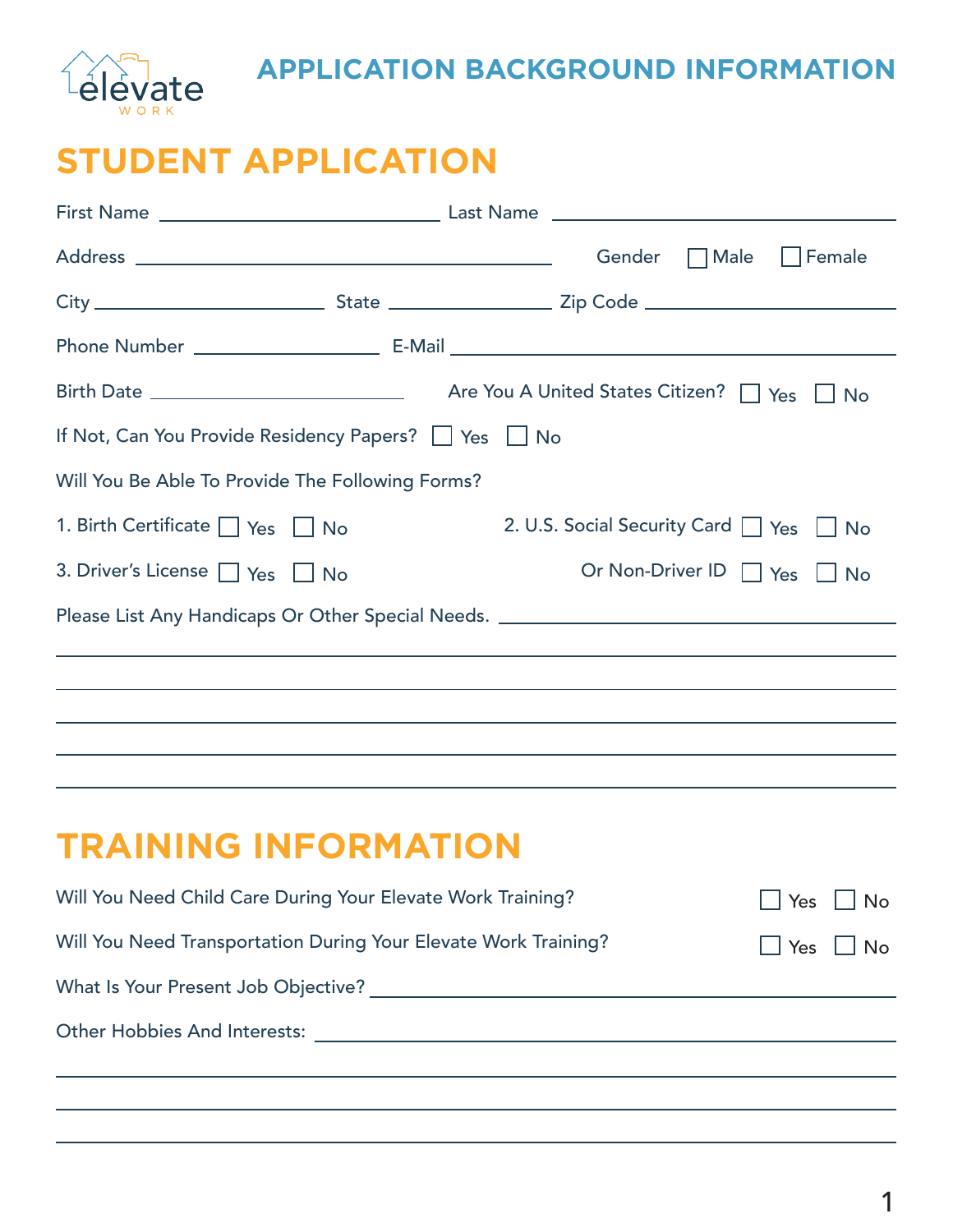## **EDUCATIONAL BACKGROUND INFORMATION**

| What Is The Highest Grade You Have Completed? __________________________________                                                          |  |                      |           |
|-------------------------------------------------------------------------------------------------------------------------------------------|--|----------------------|-----------|
|                                                                                                                                           |  |                      |           |
|                                                                                                                                           |  |                      | <b>No</b> |
| If Yes, What Year Did You Graduate? ___________                                                                                           |  |                      |           |
| If you have received education training beyond High School or GED (HiSET) level complete the following:                                   |  |                      |           |
| What Is The Name Of The College Or Vocational Training Facility You Attended?                                                             |  |                      |           |
| Did You Receive A Certificate Or Diploma From This College Or Training Facility?                                                          |  | $\Box$ Yes           | No        |
| If Yes, What Training/Degree Did You Receive? __________________________________                                                          |  |                      |           |
| <b>SECURITY</b>                                                                                                                           |  |                      |           |
| Have You Ever Been Convicted Of A Felony And/Or Served Time In The Past?                                                                  |  | $\Box$ Yes $\Box$ No |           |
| If Yes, Please Describe Below.<br>Note: Providing this information will not disqualify a person from becoming a Elevate Work participant. |  |                      |           |
| <b>INCIDENT 1:</b>                                                                                                                        |  |                      |           |
|                                                                                                                                           |  |                      |           |
| In What City & State Did The Incident Occur? ___________________________________                                                          |  |                      |           |
| What Was The Conviction, And How Long Were You Incarcerated? ____________________                                                         |  |                      |           |
| ,我们也不能会在这里,我们的人们就会不能会在这里,我们也不能会不能会不能会不能会不能会不能会不能会。""我们的人们,我们也不能会不能会不能会不能会不能会不能会不<br><b>INCIDENT 2:</b>                                    |  |                      |           |
|                                                                                                                                           |  |                      |           |
|                                                                                                                                           |  |                      |           |
| In What City & State Did The Incident Occur? ___________________________________                                                          |  |                      |           |
| What Was The Conviction, And How Long Were You Incarcerated? ____________________                                                         |  |                      |           |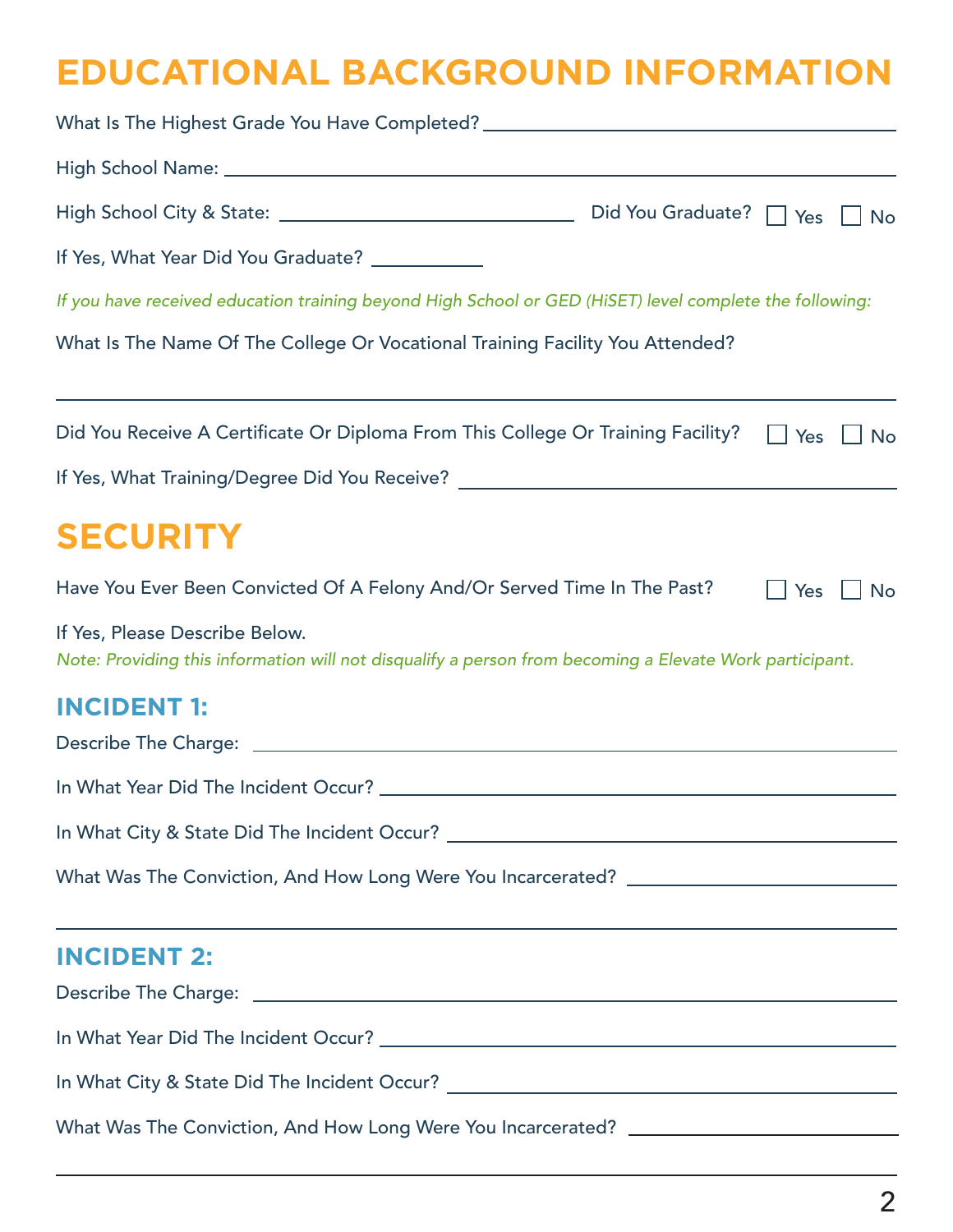Are You Willing To Take A Drug Test? │ │ Yes │ │ No

*Answering "No" will not disqualify a person from becoming a Elevate Work participant.*

Are You Currently On Probation?

 $\Box$  Yes  $\Box$  No

### **CURRENT EMPLOYMENT STATUS**

| Check All That Apply: Unemployed       |                                 | Full-Time Job             | Part-Time Job                    |
|----------------------------------------|---------------------------------|---------------------------|----------------------------------|
|                                        | $\Box$ Public Welfare Recipient | $\Box$ Disability         | 」SSI                             |
| Do You Have Children? Yes UNo          |                                 | Do You Pay Child Support? | $\vert$ $\vert$ Yes<br>$\Box$ No |
| Housing Arrangements:   Rent Apartment |                                 | Rent House                | Own Home                         |
|                                        | <b>Homeless</b>                 | Motel                     | Other                            |
| If Other, Please Explain:              |                                 |                           |                                  |
|                                        |                                 |                           |                                  |

## **PREVIOUS WORK EXPERIENCE**

*List your last three employers, starting with your most recent or current employer. Include military and volunteer experience. Be as complete as possible.*

#### **EMPLOYER 1 (MOST RECENT)**

| If You Are No Longer Employed Here, Why Did You Leave? __________________________ |  |
|-----------------------------------------------------------------------------------|--|
|                                                                                   |  |
|                                                                                   |  |
|                                                                                   |  |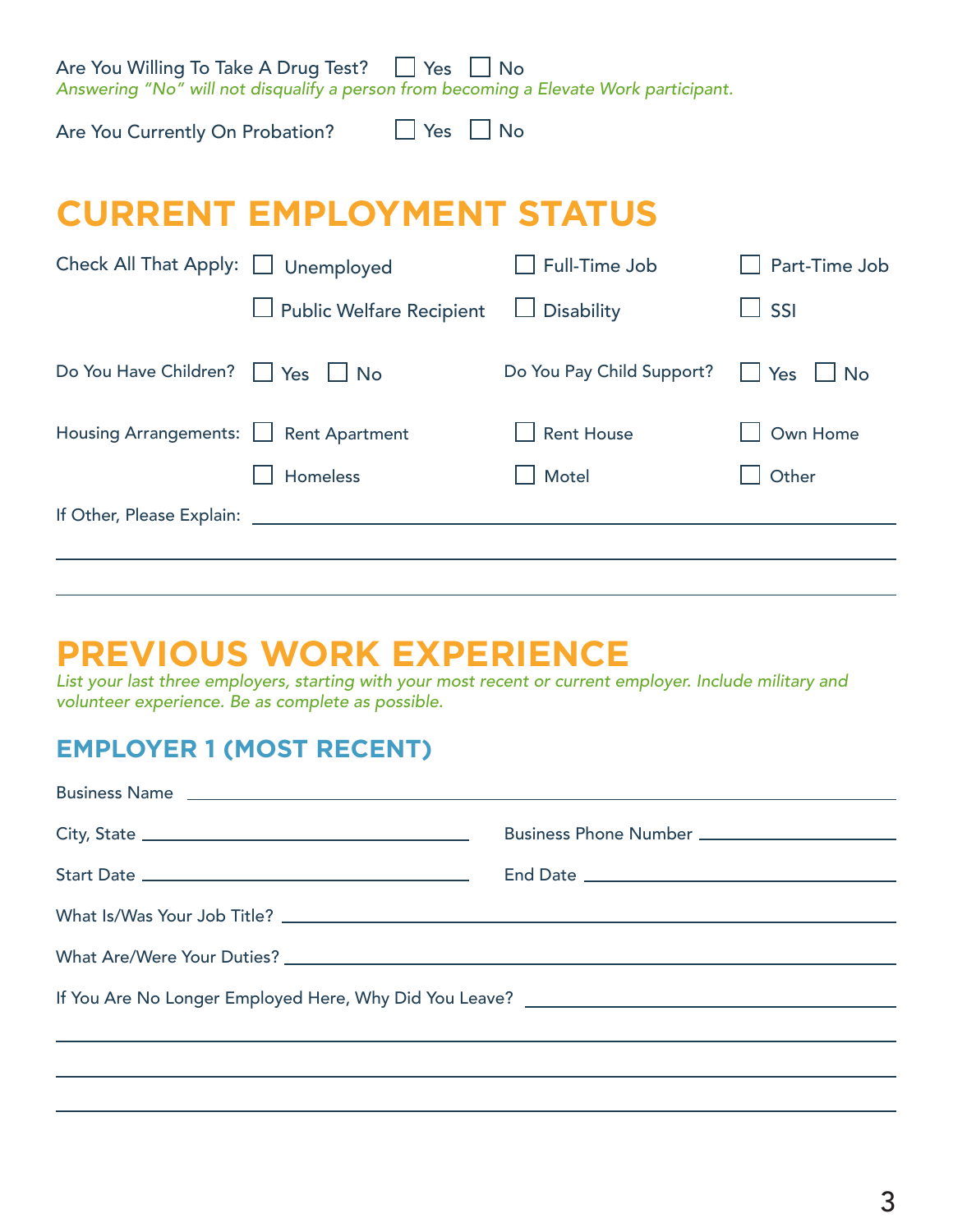#### **EMPLOYER 2**

| If You Are No longer Employed Here, Why Did You Leave? __________________________ |  |
|-----------------------------------------------------------------------------------|--|
|                                                                                   |  |
|                                                                                   |  |

#### **EMPLOYER 3**

| Business Name entry and the set of the set of the set of the set of the set of the set of the set of the set of the set of the set of the set of the set of the set of the set of the set of the set of the set of the set of |  |
|-------------------------------------------------------------------------------------------------------------------------------------------------------------------------------------------------------------------------------|--|
|                                                                                                                                                                                                                               |  |
|                                                                                                                                                                                                                               |  |
|                                                                                                                                                                                                                               |  |
|                                                                                                                                                                                                                               |  |
| If You Are No longer Employed Here, Why Did You Leave? __________________________                                                                                                                                             |  |
|                                                                                                                                                                                                                               |  |
|                                                                                                                                                                                                                               |  |
|                                                                                                                                                                                                                               |  |